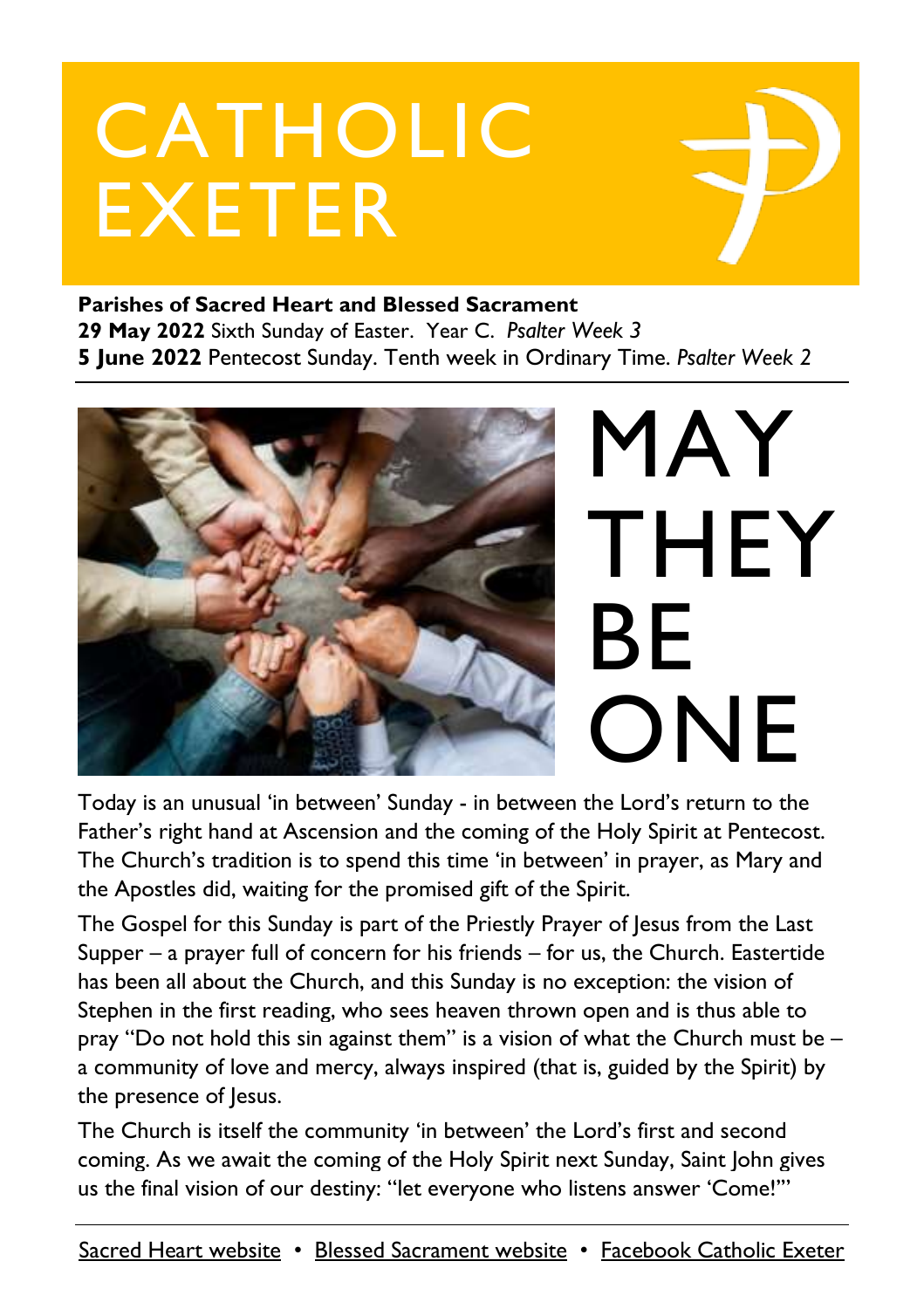# MASS TIMES SACRED HEART



**Sunday 29 May** – Seventh Sunday of Easter – World Communications Day 5.30pm Sat for *Keith Schneeberger RIP* 9.15am *for Richard Knowles RIP* 11.15am *for the People of the Parish* **Monday 30 May** NO 10.00am Mass of Thanksgiving for Bishop Mark at Plymouth Cathedral **Tuesday 31 May** – The Visitation of the Blessed Virgin Mary 10.00am *for Bishop Mark* Wednesday 1 June– St Justin, Martyr 10.00am *for Sr Anna (Birthday)* **Thursday 2 June** 10.00am *for Sr Teresine RIP* **Friday 3 June** – St Charles Lwanga & Companions, Martyrs 10.00am *for Fr Kieran* **Saturday 4 June** – St Boniface, Bishop & Martyr, Patron of the Diocese 10.00am *for the Intentions of the Catholic Women's League* **Sunday 5 June** – Pentecost Sunday *Annual collection for Plymouth Secular Clergy Fund* 5.30pm Sat *for Ukraine* 9.15am *for a Private Intention* 11.15am *for the People of the Parish* 5.00 – 6.00pm Adoration & Benediction **Monday 6 June** – The Blessed Virgin Mary, Mother of the Church 10.00am *for Ukraine* **Tuesday 7 June**  10.00am *for Patrick Stanley RIP* **Wednesday 8 June** 10.00am *for a Private Intention* **Thursday 9 June - Our Lord Jesus Christ, The Eternal High Priest** 6.30-7.00pm Adoration 7.00pm *for the Sick of the Parish*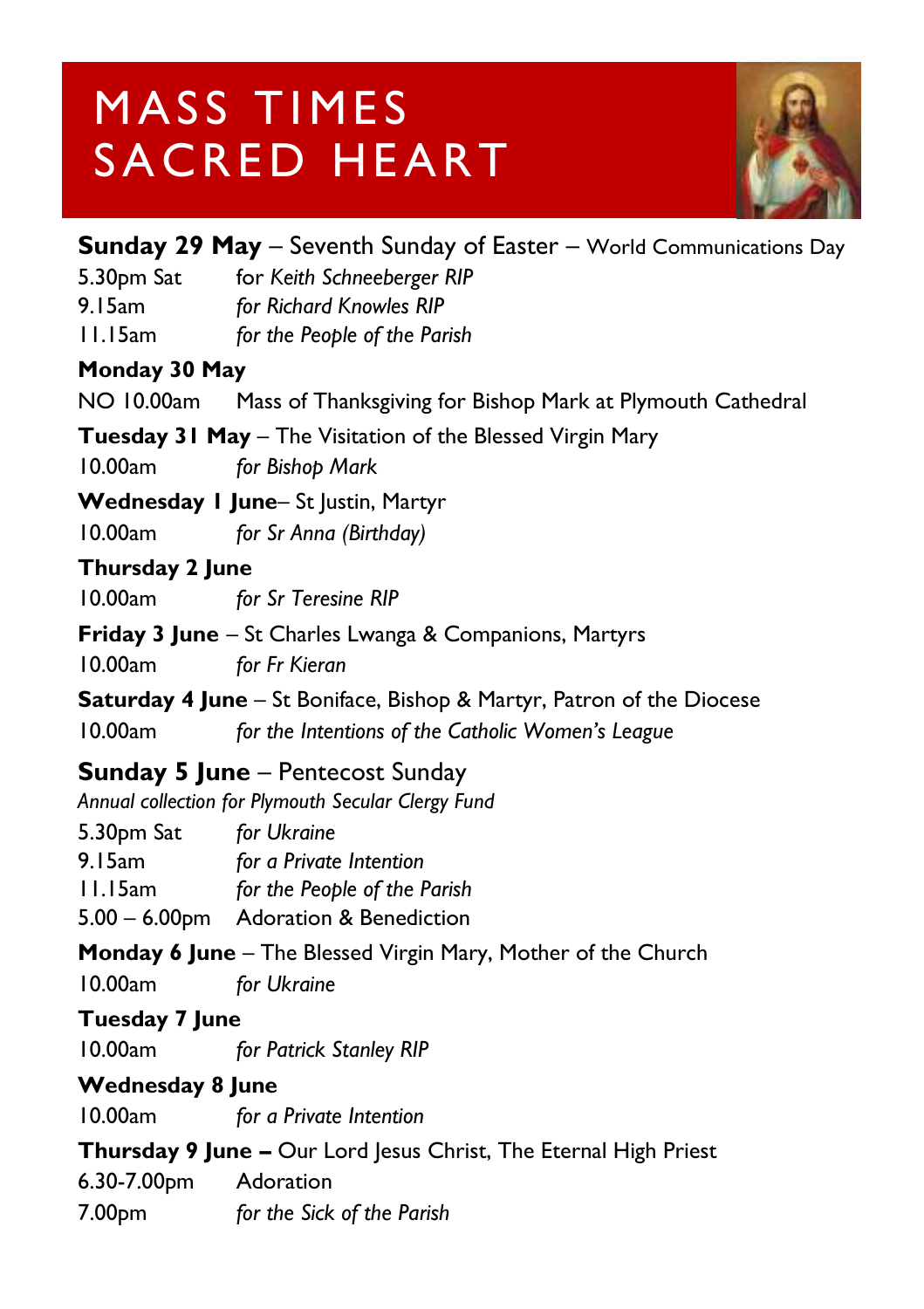#### **Friday 10 June**

11.00am *Funeral Requiem Mass Keith Schneeberger RIP*

**Saturday 11 June** – St Barnabas, Apostle

10.00am *for the Holy Souls (Box)*

#### **Sunday 12 June** – The Most Holy Trinity

| 5.30pm Sat  | for Ukraine                        |
|-------------|------------------------------------|
| 9. I 5am    | for a Private Intention            |
| 11.15am     | for the People of the Parish       |
| 5.00-6.00pm | <b>Adoration &amp; Benediction</b> |

#### **Confessions**

Saturdays after 10.00am Mass and 4.00–5.00pm and on reasonable request.

#### Live stream

All Masses and liturgies are now being live-streamed. [Click here.](https://www.youtube.com/channel/UCqZLydKWQ6CqG2utRNBeKmA)

#### Refreshments

Tea & Coffee after Masses on Sunday (9.15am), Tuesday & Saturday

Church open for private prayer from 9.30am until 6.00pm each day.

# MASS TIMES BLESSED SACRAMENT



|                    | <b>Sunday 29 May</b> - Seventh Sunday of Easter - World Communications Day |
|--------------------|----------------------------------------------------------------------------|
| 8.45am             | Thelma & Jim Swinney RIP                                                   |
| $10.45$ am         | People of the Parish                                                       |
| 6.00 <sub>pm</sub> | Kevin Hare RIP                                                             |
|                    | <b>Tuesday 31 May</b> – The Visitation of the Blessed Virgin Mary          |
| 6.30 <sub>pm</sub> | Those on pilgrimage to Lourdes                                             |
|                    | <b>Wednesday I June - St Justin, Martyr</b>                                |
| 9.30am             | Fr Kieran                                                                  |
| Thursday 2 June    |                                                                            |
| 9.30am             | People of Ukraine                                                          |
|                    | Friday 3 June - St Charles Lwanga & Companions, Martyrs                    |
| 6.30pm             | Rob Hooper RIP                                                             |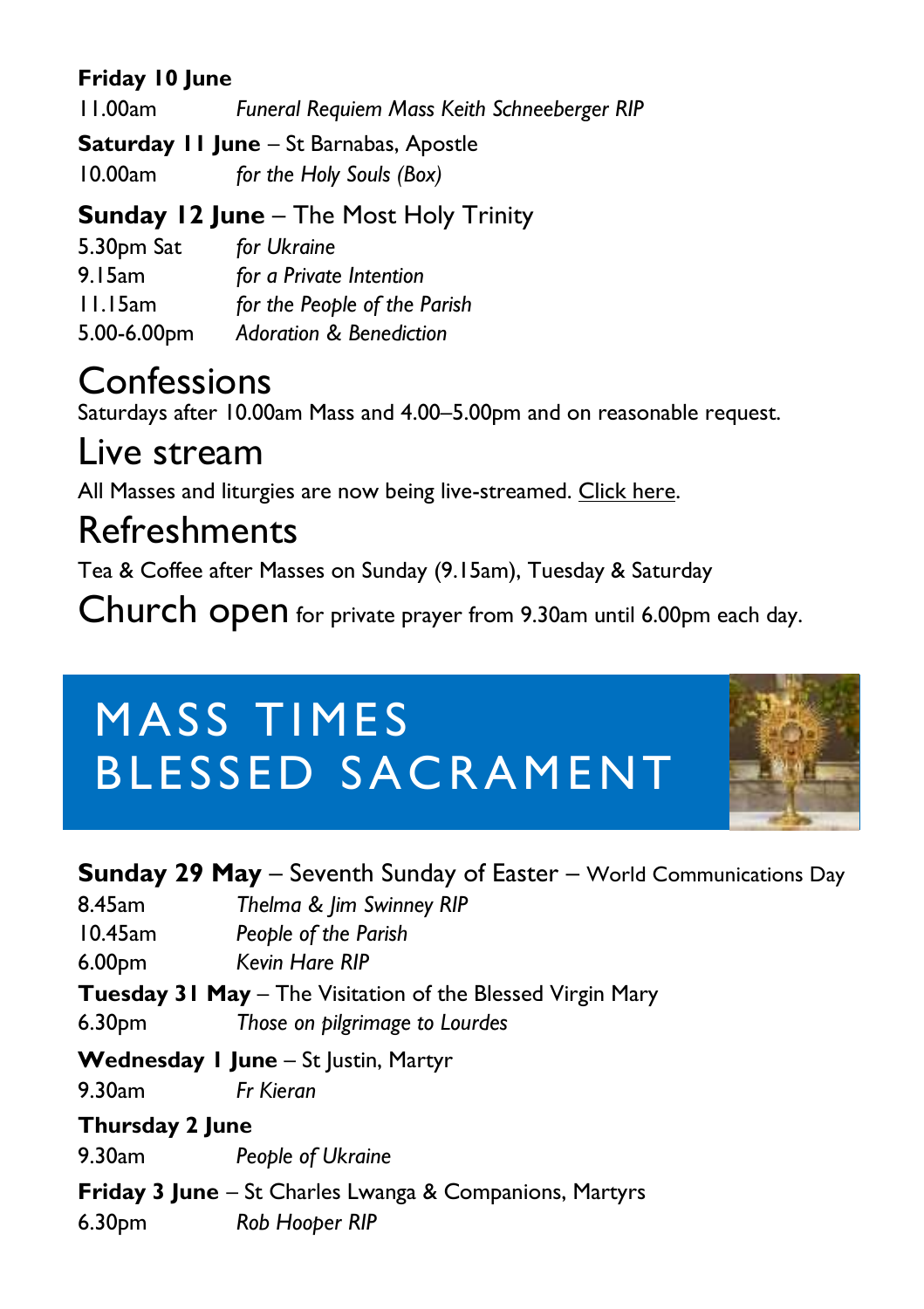**Saturday 4 June** – St Boniface, Bishop & Martyr, Patron of the Diocese 9.30am *Bishop Mark*

#### **Sunday 5 June** – Pentecost Sunday

*Annual Collection for Plymouth Secular Clergy Fund* 8.45am 10.45am 6.00pm *People of the Parish* **Tuesday 7 June** 6.30pm *Private Intention*

#### **Wednesday 8 June**

9.30am *The sick & housebound of the parish*

**Thursday 9 June –** Our Lord Jesus Christ, The Eternal High Priest

9.30am *Fr Louis Rieunier RIP*

#### **Friday 10 June**

6.30pm *Brian Edworthy RIP*

**Saturday 11 June** – St Barnabas, Apostle

9.30am *Alan Summerscales RIP*

**Sunday 12 June** – The Most Holy Trinity

8.45am *People of the Parish* 10.45am 6.00pm

Confessions – Saturdays after 9.30am Mass and on reasonable request.

Live stream – Most Masses & liturgies are live-streamed from the church. To access the YouTube stream please click [here.](https://www.youtube.com/c/BlessedSacramentExeter)

Refreshments – Served after 10.45am Mass on Sunday and 9.30am Mass on Wednesday. *If you would be willing to be on a rota to serve refreshments after the 10.45am Mass on Sundays we would love to hear from you. Please contact the Parish Office.*

#### Thanksgiving Mass for Bishop Mark

Plymouth Cathedral 12 noon. We have organised a 29 seater coach to take us to Plymouth. The cost will be £10 per person. The coach will pick up from Sacred Heart at 9.30am and Blessed Sacrament at 9.45am (down Fore Street by the Coop). There are only very few places left on the coach. Please sign up this weekend if you would like to come. You could always make your own way to Plymouth. NB Parking at the Cathedral is extremely limited.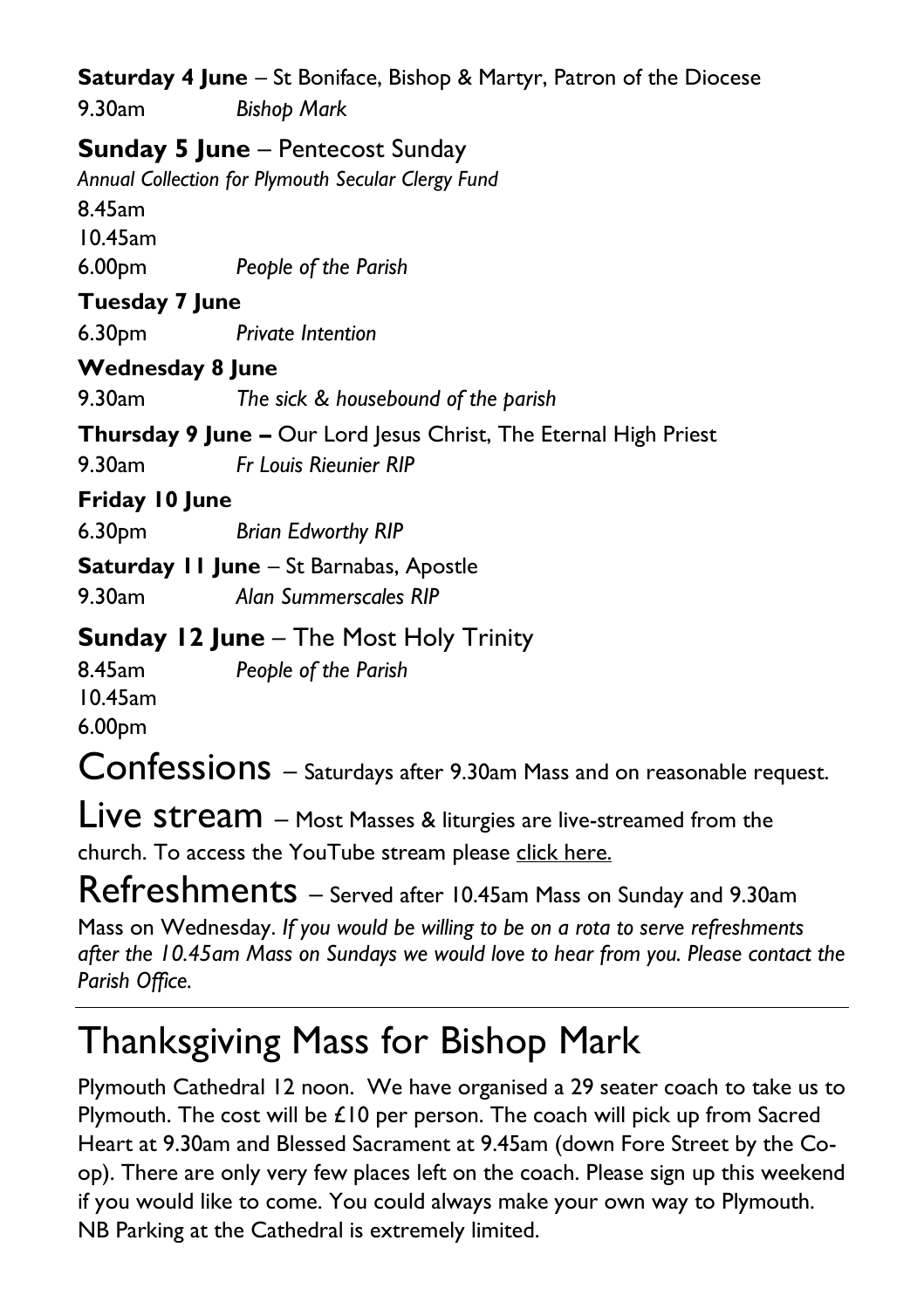

# Unity in Christ

In today's Gospel, we hear Jesus praying aloud to his Father the innermost concerns of his heart. With great intimacy and confidence, he pours out his deepest feelings about the future mission of the disciples in the Church which he is forming. He appeals to the Father to carry out his plan for the world, which will draw all people together in a common bond of love.

The unity in love of these apostles is to be the pattern in his community for all ages. Unity amongst Christians announces to the world the love that Christ has for all people and his wish to share his life with them. The main point of his prayer for unity emphasises that we will find this unity not in one another but in Christ. The more we grow like Christ, the more we grow like one another and our differences stem from not resembling him sufficiently. Only by a strong unity of one generation of believers with the next, and of one part of the Church with the other can Christian oneness really be achieved.

We are living stones in the building of which there is only one foundation, lesus Christ. Each of us has the responsibility of promoting unity in a world largely indifferent to the Church. People will not know Christ is present unless we bear witness, and they see his face in our face.

Our love must extend not only to friends but to strangers as well, and it comes through generous and selfless giving. If Christ's prayer is to be realised, our oneness in the Lord must be visible. People should be able to see it. It does no good for believers to proclaim that they are God's children, baptised into eternal life, when the image they present to the world is one of division instead of unity and peace. 'Come, Lord Jesus, and unite us in your love.'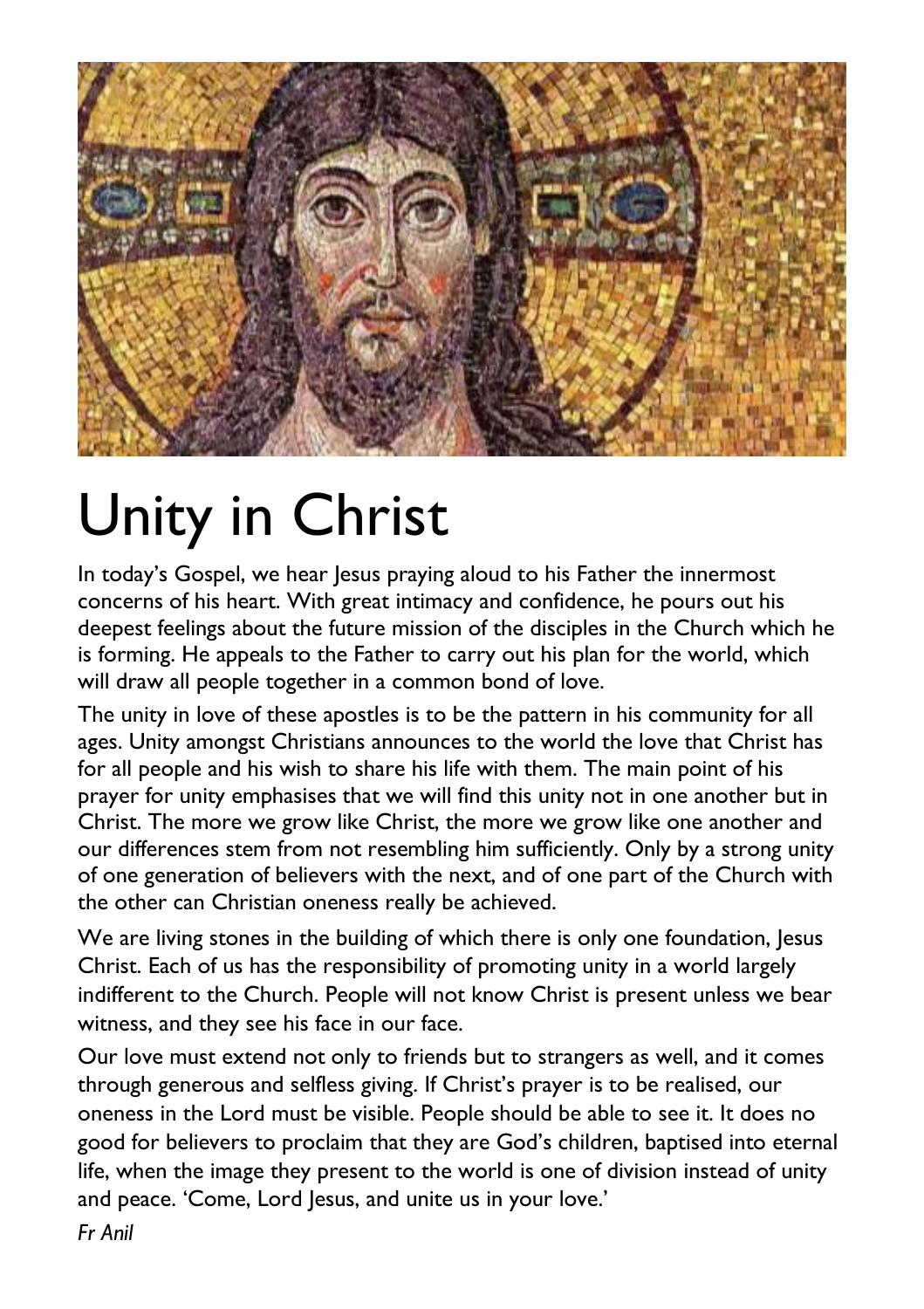# **NEWS**

#### Today is World Communications Day

The Pope's message for the 56th World Communications Day follows the theme 'Listening with the Ear of the Heart'. The title invites us to reflect that listening involves more than simply the sense of hearing. True listening is a foundation of genuine relationships, and is foundational to the relationship between God and humanity. The Pope, quoting St Paul, noted that "faith comes through hearing." In fact, he remarked, "listening corresponds to the humble style of God," who reveals himself by speaking, and by listening to men and women recognizing them as his partners in dialogue. Human beings are called in turn to "tune in, to be willing to listen," as God calls them to a covenant of love. Fundamentally, the Pope said, "listening is a dimension of love."

There will be a retiring collection at all Masses for the Catholic Communications Network which supports the work of Catholic media and news in this country.

#### Returning to Mass at Pentecost

#### *An invitation from the Bishops of England and Wales*

As the difficulties caused by the pandemic have lessened significantly, the Bishops of England and Wales have invited all Catholics, who have not yet done so, to return to attending Mass in person every Sunday and on Holy Days of Obligation. 'Virtual viewing' of the Mass online does not fulfil the Sunday Obligation. If you are suffering any illness or other factors which makes it difficult for you to attend Mass, then you do not need to follow the obligatory attendance.

To read the full letter from the Bishops Conference about returning to Mass at Pentecost click [here](https://www.cbcew.org.uk/spring-plenary-2022-resolution-returning-to-mass-at-pentecost/)

#### Parish Secretary for Sacred Heart

The Diocese of Plymouth is looking to appoint a part time Parish Secretary. Location: Sacred Heart, 25 South Street, Exeter. Salary: £10.95 per hour – £15,943.20 per annum (FTE £19,929 for full time hours). 28 hours per week.

The Parish Secretary will manage the administrative, secretarial support and the office resources required to ensure the smooth running of the Parish and to enable the Parish Priest to carry out his diocesan responsibilities. The postholder will be required to have secretarial or administrative experience and will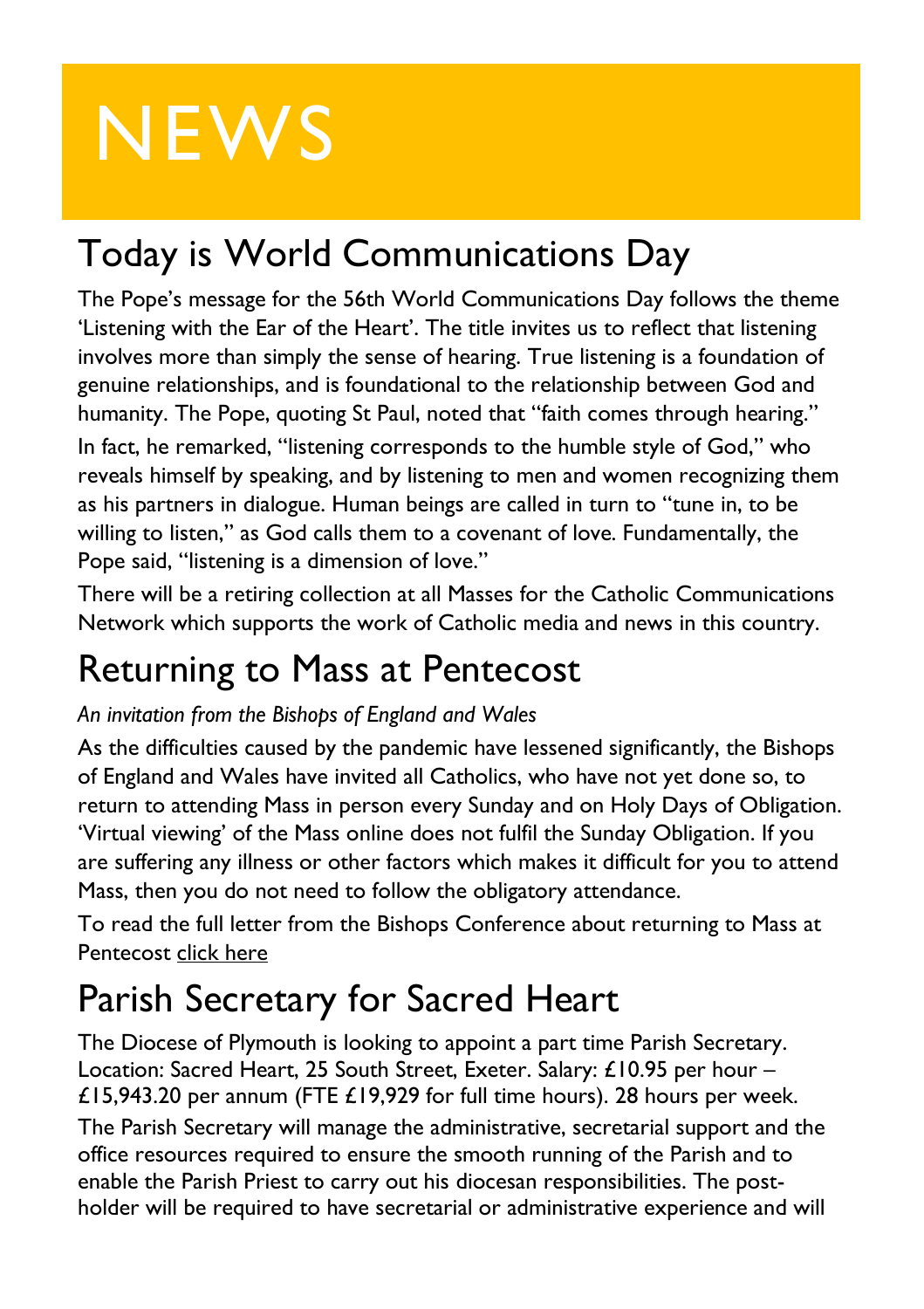require good organisational skills together with experience of Microsoft Office and excellent interpersonal skills.

Copies of job description, person specification and application form are available by calling Dani Osborne on 01392 575695 or by emailing her at [Dani@cathedralappointments.co.uk](mailto:Dani@cathedralappointments.co.uk)

# Plymouth Secular Clergy Fund Collection

On Pentecost Sunday, 5 June there will be a retiring collection for this fund which supports the sick and retired priests of the diocese. The Diocese of Plymouth is second to none in caring for its sick and retired priests, largely due to your generosity at this annual collection. The fund supports those priests who have given many years of good and faithful service to God's people.

# The Platinum Jubilee of Her Majesty Queen Elizabeth II

The Bishops' Conference of England and Wales has established that at all Sunday Masses on 4 and 5 June 2022, each parish will pray for Her Majesty the Queen to mark her Platinum Jubilee by including an intention in the Prayer of the Faithful and by reciting at the end of Mass the Prayer for The Queen,



#### **Prayer for The Queen**

*Almighty God, we pray, that your servant Elizabeth, our Queen, who, by your providence has received the governance of this realm, may continue to grow in every virtue, that, imbued with your heavenly grace, she may be preserved from all that is harmful and evil and, being blessed with your favour may, with the royal family, come at last into your presence, through Christ who is the way, the truth and the life and who lives and reigns with you in the unity of the Holy Spirit, one God, for ever and ever. Amen*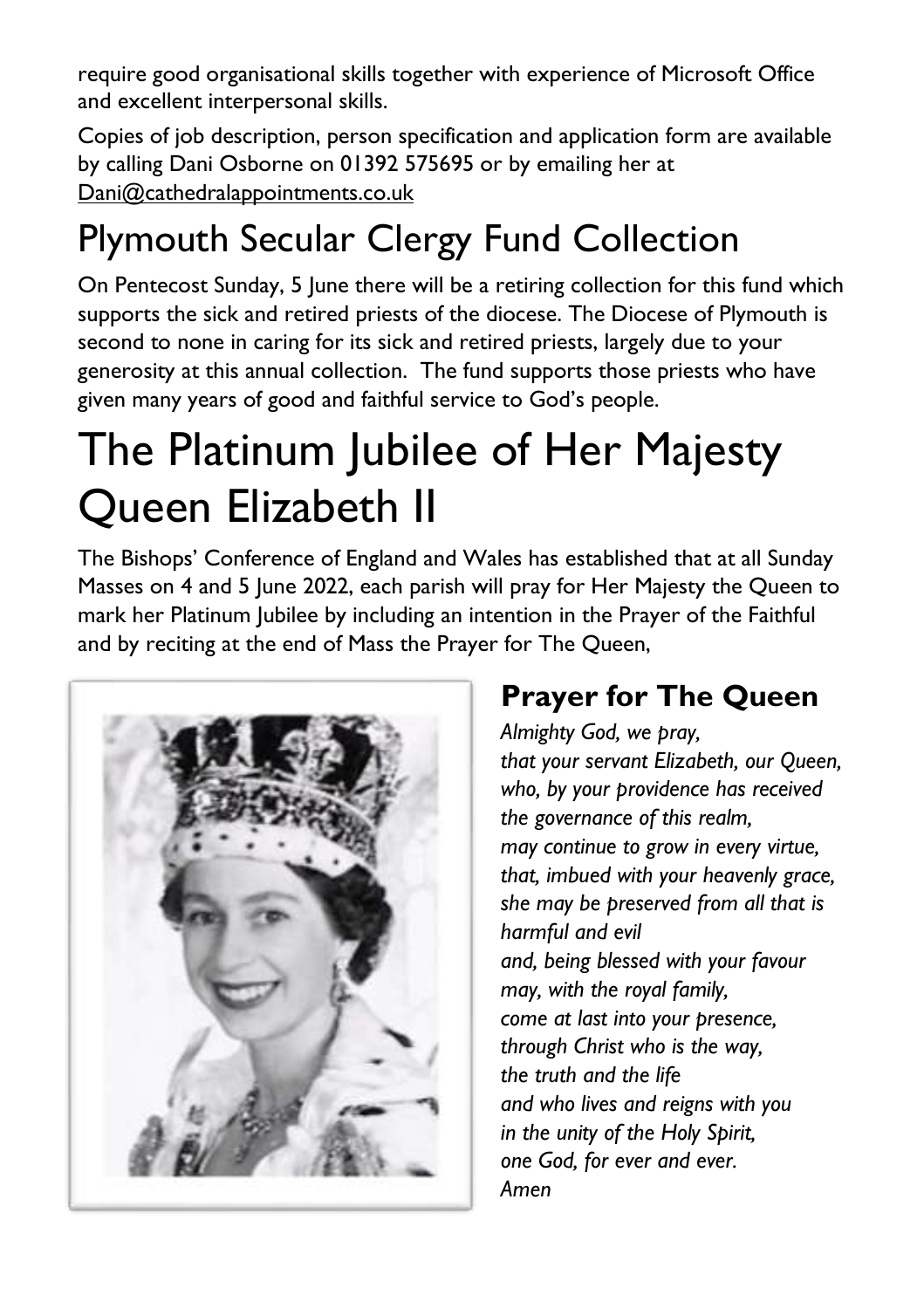## Thy Kingdom Come prayer movement 2022



*"In all our human endeavours, we need the presence of the Holy Spirit, "the Lord, the Giver of Life", whose gift to the Church and the world we celebrate again at Pentecost. During the*

*days of prayer of "Thy Kingdom Come", we pray as a Christian family that others might share in the consolation and joy that come from knowing and loving our Blessed Lord. May our constant request be that the Holy Spirit guide us, strengthen our resolve and "renew the face of the earth".* Cardinal Vincent Nichols, Archbishop of Westminster, President of the Catholic Bishops' Conference.

Thy Kingdom Come is a global ecumenical prayer movement for evangelisation occurring annually from Ascension Day to Pentecost Sunday (26 May -5 June) which mobilises Christians across different denominations and traditions worldwide to pray for loved ones to know Christ's transforming love. Catholic resources available to help journey through the days of prayer, include: Morning, Evening and Night Prayers of the Church booklets.

Journey with Mary devotional and [accompanying](https://eur03.safelinks.protection.outlook.com/?url=https%3A%2F%2Fwww.cbcew.org.uk%2Fhome%2Fevents%2Fthy-kingdom-come%2Fjourney-with-mary%2F&data=05%7C01%7CFleur.Dorrell%40biblesociety.org.uk%7Cbe2c7768b37b44483a0008da220db64e%7C707a8a9fd8614ff1937f94e1b73671b7%7C1%7C0%7C637859739553609721%7CUnknown%7CTWFpbGZsb3d8eyJWIjoiMC4wLjAwMDAiLCJQIjoiV2luMzIiLCJBTiI6Ik1haWwiLCJXVCI6Mn0%3D%7C3000%7C%7C%7C&sdata=LqL%2FiqUYZ2rOS6OwkL%2F9PKsomGXYQJsAG2Il9jcr59s%3D&reserved=0) audio reflections.

Other resources including Prayer Intention Cards and much more.

For children – there's the Cheeky Pandas cartoon series, assembly plans.

For youth – The Way ministry. There's a video, resources and discussion plans. For adults – a Prayer Journal and Novena by Archbishop Justin Welby, digital resources including new 11-day videos, Lectio 365 audio reflections (with 24-7 Prayer) and the award-winning Thy Kingdom Come app.

[Click](https://www.thykingdomcome.global/) here for all information

Locally sign up for the Virtual Prayer Room as a church or individual [here](https://pray.24-7prayer.com/signup/451a2f) With people praying every hour throughout the TKC period.

For more local information, see [here](https://linkprotect.cudasvc.com/url?a=https%3a%2f%2fexeter.anglican.org%2fchristian-faith%2fthy-kingdom-come-2022%2f&c=E,1,WbaDpsYZkzdvz88eS5WPM7FsLFsSk-up3auTd625iwwaoTZmKZZKoZbJwpEciL3zAY8fLDpcbEmEAIrArsa7Cs9XdbKDDKyH7ogT89Ymest4&typo=1) or email [james.grier@exeter.anglican.org](mailto:james.grier@exeter.anglican.org)

#### South West Awake

A chain of prayer and praise on the South West Coast Path. This is an invitation for all the family. Come and join other Christians from the South West on Saturday 4 June at10.30am, praying for God's kingdom to come in the power of the Holy Spirit! Full details and sign-up from the link below (one person can make a single booking for a group). South West Awake [Sign-up](https://www.southwestawake.com/join)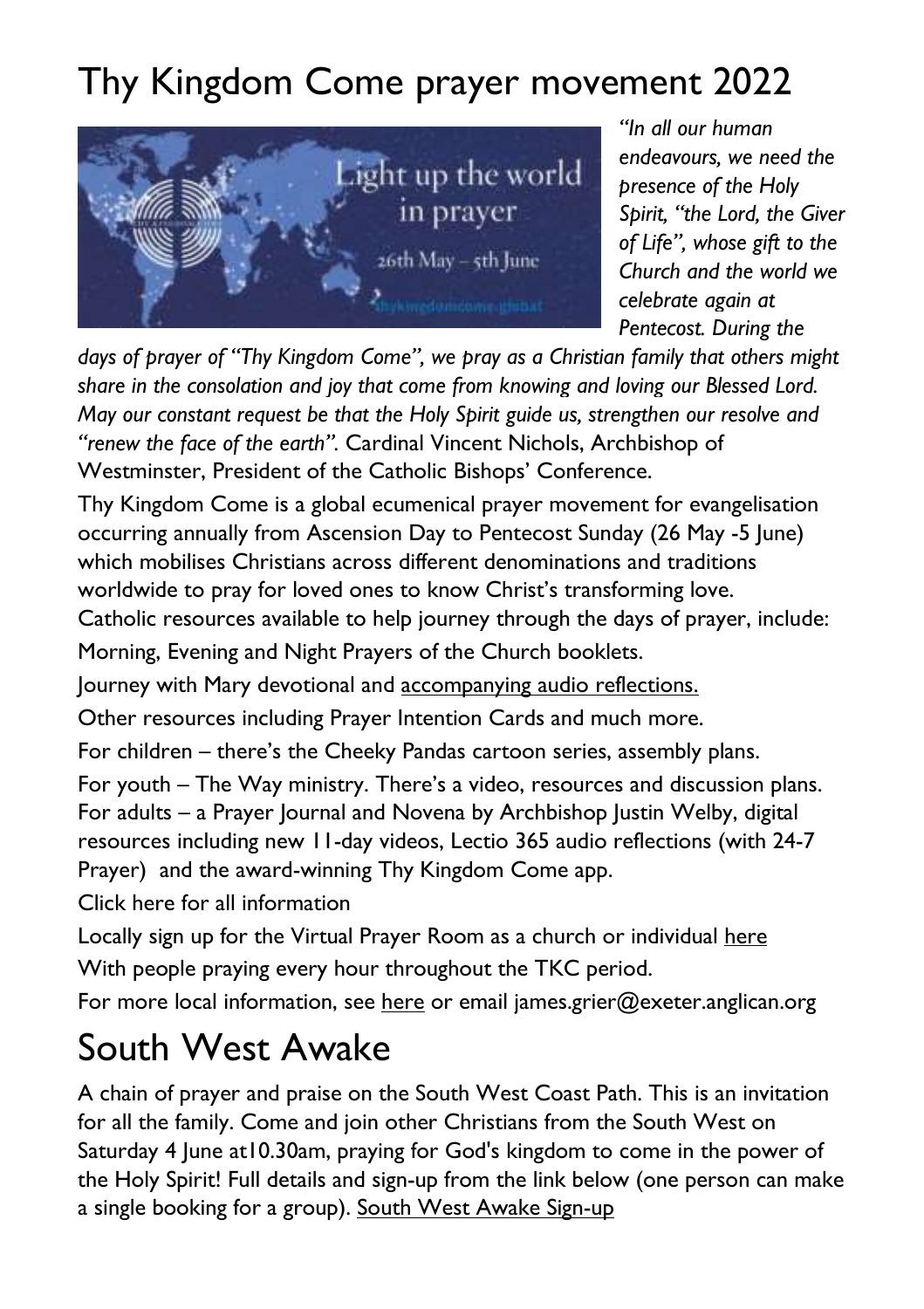#### The Beatification of Pauline Jaricot



The beatification of Pauline Jaricot took place in Lyon on 22 May this year, 200 years after she created the Association for the Propagation of the Faith, (now known as Missio APF), and 100 years since it was granted pontifical status by Pope Pius XI. She stands before us now as a shining example of the gentle courage and indomitable perseverance we will all need to bring us through these difficult economic and volatile geo-political times. She embraced the mission God gave her. She immersed herself in contemplation and committed herself to

the power of prayer. She worked for justice in the workplace. She took to heart the command of our Lord Jesus Christ to 'go teach all nations' and gathered people together in support of global mission. She gave all she had, and all she was, to the Lord, knowing that he would bring it to completion.

More information about Pauline Jaricot and her life, as well as the work of Missio can be found [here](https://missio.us14.list-manage.com/track/click?u=21674241bf803ffc7d5c45fd7&id=3fc72444b4&e=6d048c07a6)

#### Mass for Marriage

Please join us if you can at midday on July 16 in the Cathedral, with a 'gathering' event from 11.00 in the Cathedral rooms. Your married and family life will be blessed and strengthened. Meet other people who will pray for marriage and family life. Light refreshments will be provided.

Please send in your names if you would like them included in the Order of Service. You may be newly married, engaged, or have an anniversary - it doesn't matter how long, you may not have been able to celebrate due to lock down, so bring your friends and family and celebrate now.

Please share this information and for more details contact me on this address, deborah.vankroonenburg@prcdtr.org.uk

#### Adoration at Sacred Heart

Wednesday 1 June at 7.00pm. Come in adoration and spend some time in reflection and prayer before the Blessed Sacrament accompanied by prayer inspired by the Taizé community. All welcome.

# Pope's June prayer intention

For families: We pray for Christian families around the world; may they embody and experience unconditional love and advance in holiness in their daily lives.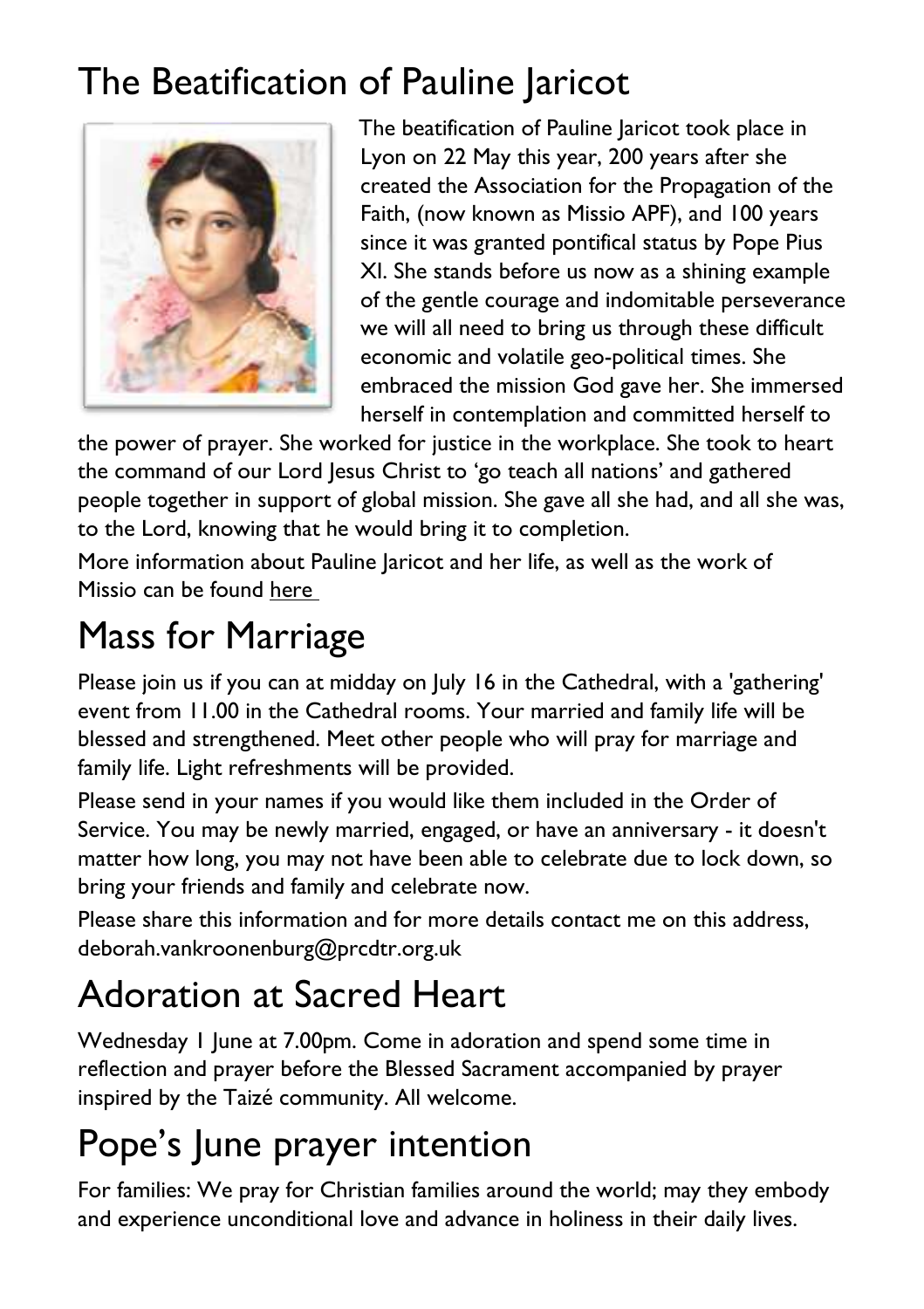#### YMCA Exeter – Sidwell Studios officially open!

It was a wonderful moment when the ribbon was cut and Sidwell Studios was officially opened to the public by Exeter City Councillor Phil Bialyk on Tuesday 10 May with a ribbon-cutting ceremony.

The event marks the unveiling of a fantastic joint venture to tackle Exeter's 1-bed housing crisis by taking an abandoned warehouse near the city centre and converting it into 26 self-contained studio apartments. Each studio will provide a young person with a longer term, affordable home and support where needed.

The site, originally intended for student accommodation, is a groundbreaking initiative. YMCA Exeter are delighted to have completed the development thanks to the significant investment from both Homes England and Exeter City Council as well as donations from many charitable trusts and local supportive individuals and businesses.

These new homes will make an incredible difference to young people who have come through supported accommodation and who will finally be able to afford to move into a suitable self-contained home, in the heart of Exeter. The unique housing initiative is based on a model that will help young people to feel embedded in their community, but also be financially safe for them.

The new development sits adjacent to St Sidwell's Community Centre, providing the opportunity for residents to access vocational skills workshops and a community allotment.

In the new Sidwell Studios, YMCA Exeter tenancy workers will provide early intervention if any tenant starts to struggle to get the tenancy back on track.

Since the opening we've enjoyed showing many of you around, along with potential residents. It really does feel like a landmark moment and we were glad to have it captured for us by ITV News West Country.

If you would still like to join us for a VIP tour of Sidwell Studios, please send an email to: established2022@ymcaexeter.org.uk

## Prayer Around the Cross

Fridays 17 June, 15 July, 19 August, 16 September, 14 October, 18 November, and 9 December at 7.00pm at St. Pancras Church, Guildhall Shopping Centre Prayer around the Cross comes from an Eastern European tradition and forms a regular part of the worship of the ecumenical Taizé Community in France. In the adapted form we use hosted at St Pancras, it consists of readings, prayers, meditations and silence, interspersed with songs and chants from Taizé and elsewhere. All are welcome.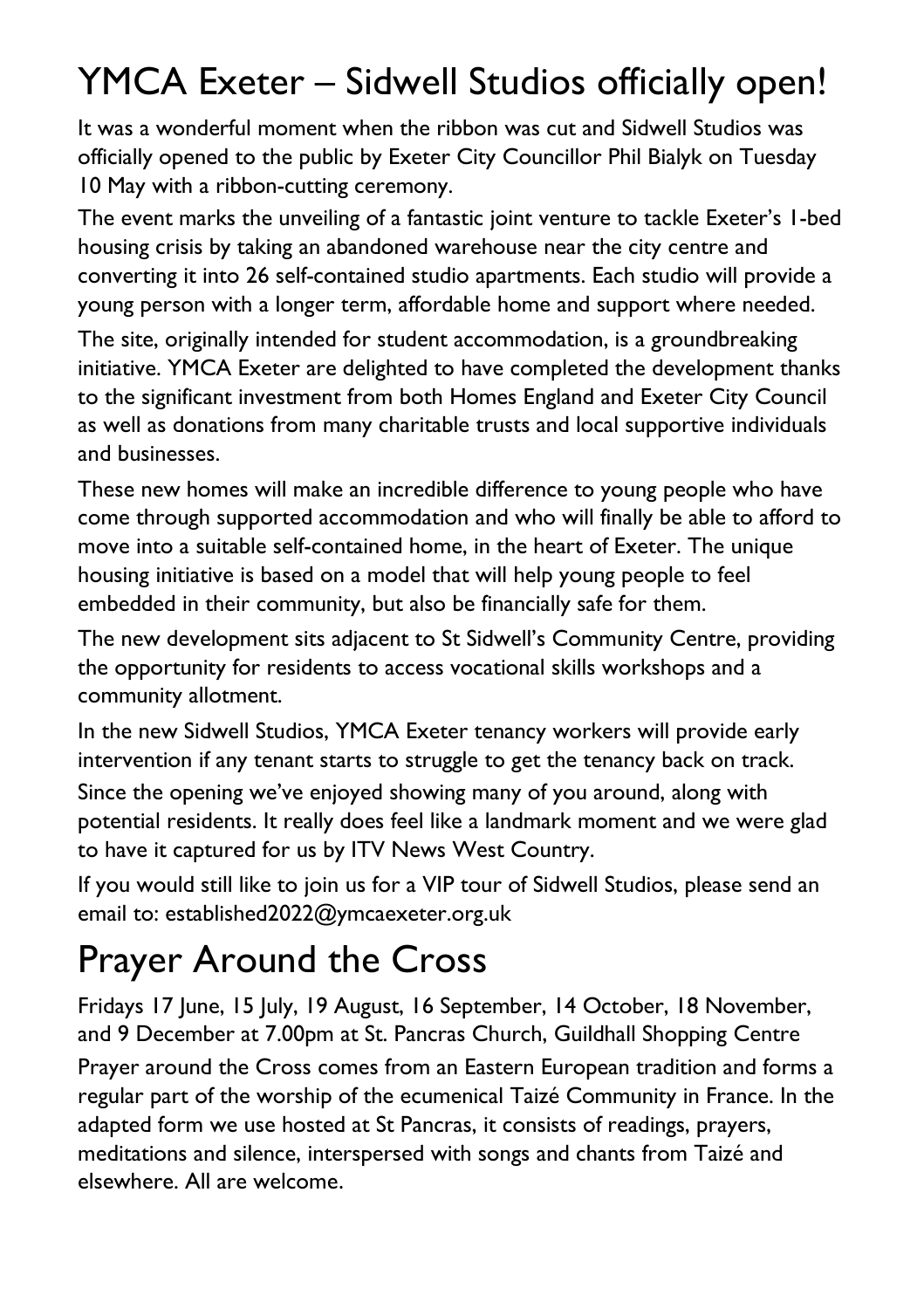## Proclaiming the Word of God

We know the importance of the Word of God in our lives. Proclaiming it is a privilege and we are grateful to those of you who do it so well. Training helps us proclaim with more confidence and understanding. We invite all readers to join us on **Saturday 18 June** at 11.00am at Blessed Sacrament Church. New readers are especially encouraged to come along. You may have been reading for years and think everything is going well; perfect time for a refresher! See you all then.

## Wednesday Word Scripture Reflection

We meet online via zoom from 2.00-3.00pm each Wednesday. If you would like to join us, get in touch with Maria: [exeter-pastoral-assistant@prcdtr.org.uk.](mailto:exeter-pastoral-assistant@prcdtr.org.uk) You don't need to make a weekly commitment, you're welcome whenever you can.

## Youth Events in the diocese

[Click](https://email.workwithgusto.co.uk/t/t-7DD027CB43031BD12540EF23F30FEDED) here for the full 28 May newsletter with information how to join the many activities taking place for young people from age  $8 - 18$  in the diocese. Also find out how adults can help by volunteering generally or for specific events. For more information contact Saskia at: saskia.hogbin@prcdtr.org.uk

#### The Inner-Life Demands of Climate Change

Doom, Dharma and the truth that sets us free: The Inner-Life Demands of Climate Change. Wednesday 8 June at 6.00pm at St Stephen's Church Exeter. Come and hear Alastair McIntosh, honorary professor in College of Social Sciences, University of Glasgow, author and activist. The science of the Intergovernmental Panel in Climate Change is unequivocal. We're not about to go extinct on any credible scenario, but climate change is fast degrading the planet. It multiples such factors as migration, conflict, food insecurity and habitat loss. But as COP26 shows once again, what the science says must be done and what politicians can deliver doesn't add up. What deeper truths might we be invited to face, both for us as individuals and in the activist and faith groups to which we might belong? More information available [Here](https://www.parishofcentralexeter.co.uk/listings/alastair-mcintosh-talk/)

Copies of his latest book Riders on the Storm will be on sale.

#### Exeter Free Food Network and Homelessness Partnership

For those who are rough sleeping, free food is available from various organisations across the city every day, including in the evenings and weekends. Our Free Food [Guide](https://stpetrocks.org.uk/wp-content/uploads/2022/04/Free-Food-Guide-April-22.pdf) contains a map and details available [Here](https://stpetrocks.org.uk/menu-text-in-need-of-help/free-food-guide-in-exeter/)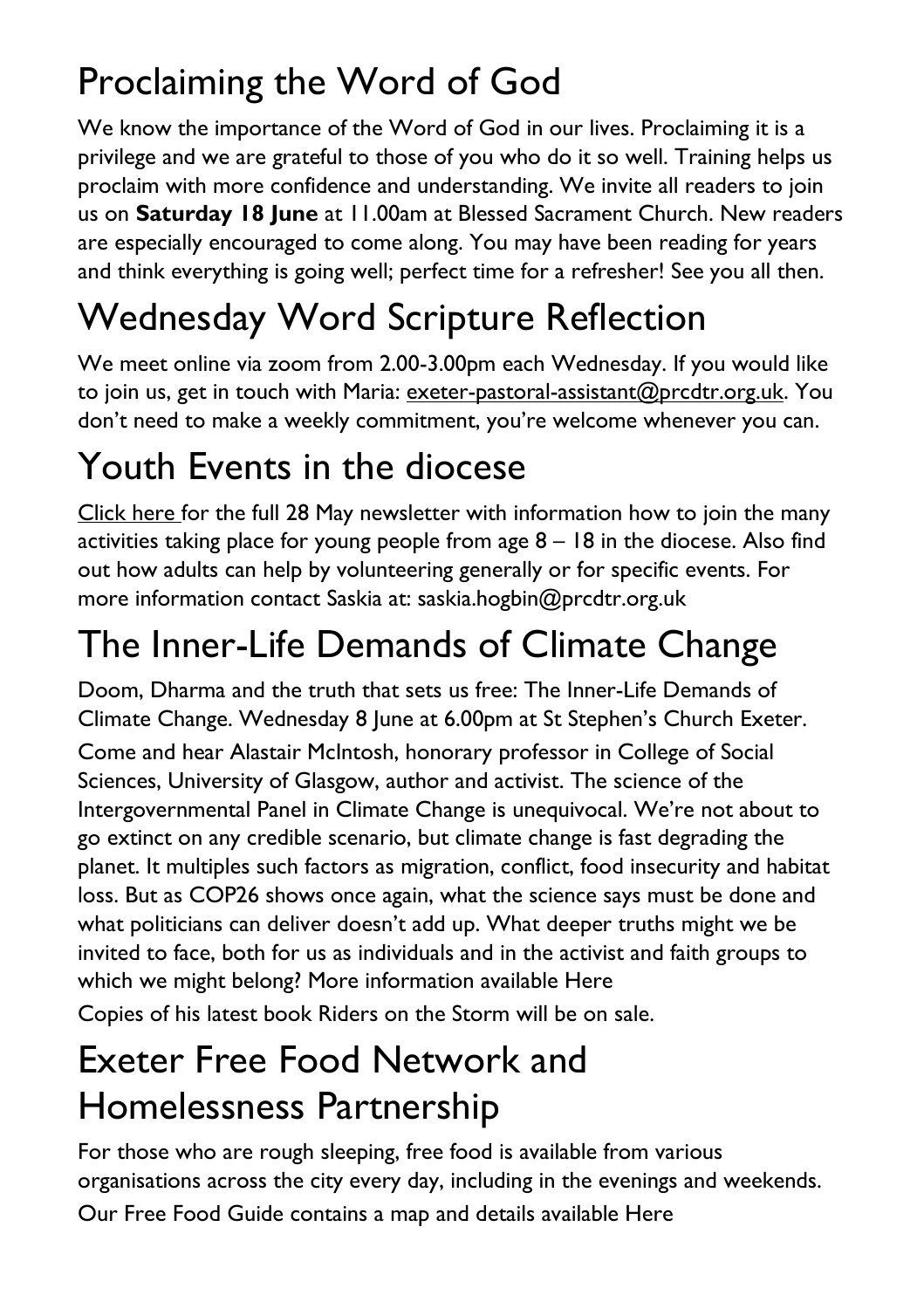## GIFT Growing in Faith Together

**What Is GIFT?** GIFT is for families of faith who want to grow in their Catholic faith, meet other families and be supported in their faith journey. It is the gateway to the sacraments of Reconciliation, Holy Communion and Confirmation.

**GIFT Youth:** Fr Albert and our GIFT Youth Team meet with our young people for their own session. GIFT Youth [Registration](https://docs.google.com/forms/d/1js2AU2QewgH1ui7kjv2-mKDJcyulRGa34G-Eo3ao8FI/edit) Form.

**Next GIFT Parents Zoom Session:** Our next parent zoom is on Thursday 16 June at 7.00pm.

**Next GIFT Family Session:** Saturday 11 June St Nicholas School

**Family Prayer:** [Bedtime](https://www.blessedsacrament.org.uk/parish-life/gift/) Chats

**Get in touch and Register:** If you would like to join us, please register using this link: GIFT Primary [Registration](https://docs.google.com/forms/d/1Qs8jP69t9hS5V3ukZvm34yn8pDZdS0iDYrhXY_j8pMQ/edit) Form. If you have any questions, please get in touch with Maria at [exeter-pastoral-assistant@prcdtr.org.uk](mailto:exeter-pastoral-assistant@prcdtr.org.uk)

# Holiday Food Vouchers

Free school meal holiday vouchers for May half term. DCC have been allocated money from the government's new Household Support Fund to provide supermarket vouchers to families whose children currently receive benefitrelated free schools meals for one week at May half term and the full six weeks of the summer holiday. Please get in touch if you or someone you know can benefit: [freeschoolmeals@devon.gov.uk](mailto:freeschoolmeals@devon.gov.uk) or by calling 0345 155 1019

# Help for Refugees

In October a group of Afghan refugees arrived in Exeter with only what they could carry. Very slowly, they are being housed. Some **bikes** have already been donated but more would be most useful (men's, women's and children's). They have also requested **unneeded sewing machines**. If you can help to provide any of these items, please could you contact the Mint Methodist Church on: 01392 279786 or email Chris: [facilitator@themint.org.uk](mailto:facilitator@themint.org.uk) in order to arrange the best times for delivery to us. Many thanks.

#### **Toy Library for Ukrainians**

Merry Go Round Toy Libraries (Registered Charity Number 1100532) are keen to provide support to Ukrainian refugee families and their hosts. If you know a hosting family that would benefit from the loan of toys from our Toy Library then please do contact [my.mgrtoylibrary.org](https://linkprotect.cudasvc.com/url?a=http%3a%2f%2fmy.mgrtoylibrary.org&c=E,1,YnPa_Rax11mqR4v8Kyd8u0hnxsWIiqynai4x4S9ZUoLojNArJwHik_XSIyeJin2V-fBNIh2Gi8ZHs-d7tFeu0AfdpCSAeR1FjTzuqmBzkhfu155qSHDIX123Kw,,&typo=1) for a free membership voucher. We have a large range of toys and resources to suit babies and children of all ages.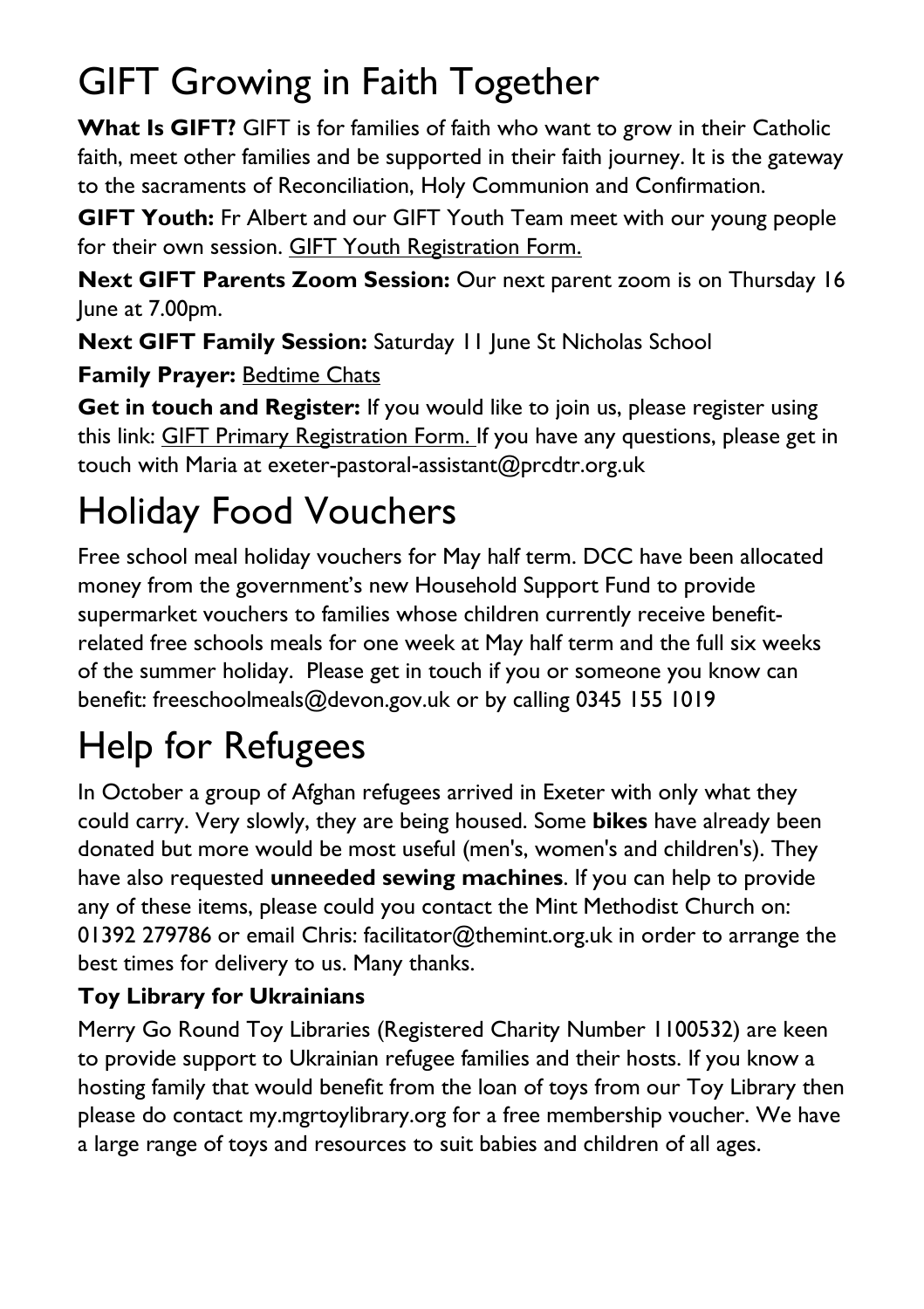## Pope Francis tweets…

Let us pray together for educational institutions, schools and universities in particular, that they might be transparent, active, welcoming, responsible communities, in a fruitful climate of cooperation, exchange and dialogue, valuing each and every person.

## Welcomed into the life of grace

Please pray for Zachary Findlay and Samuel Paonessa who will soon be baptised at Blessed Sacrament. Please also pray for their parents and Godparents. May the flame of faith and the Holy Spirit grow in their lives as they take their place among God's holy people. Congratulations to them both!

## Catholic Exeter Forming in Faith

We are now running sessions to watch Bishop Barron's series to grow in our understanding of the Mass. Come to all six or dip in and out each week either way, you will feel inspired and spiritually fed. The next sessions will be on Monday 6 June 10.30am till 12.30pm at Sacred Heart and Tuesday 7 June 7.00 – 9.00pm at Blessed Sacrament. Please come and join us.

# Catholic Children's Society Plymouth

Annual Mass – 2.00pm Thursday 30 June If you would like to attend this year's annual Mass at St Nicholas' Catholic Primary Academy in Exeter, please contact 01364 645420 or email [ccs@prcdtr.org.uk](mailto:ccs@prcdtr.org.uk) Everyone is welcome, but we are limited on numbers so please let us know if you would like to attend.

## Sacred Heart online donations

**All donations are anonymous.** Please use [this](https://givealittle.co/campaigns/f94e8739-d2fd-4ce6-9fca60470ef39403) link to make your donation. Alternatively, you can go to Sacred Heart [website.](https://www.sacredheartexeter.org/) Scroll down to the 'Parish News' and click the highlighted 'Donate Here' text. There is also a link on our [Facebook](https://www.facebook.com/Sacred-HeartCatholic-Church-Exeter-422138011310698) Page. If you need further guidance email Sacred Heart Parish Office.

## Exeter foodbank News

Priority items: noodle and pasta snacks, sponge puddings, tinned vegetables, squash, sugar, UHT milk (green, one litre), jams and spreads, toilet rolls, shampoo & shower gel, chocolates and crisps, washing capsules

#### **Collection points are at the back of Sacred Heart and Blessed Sacrament Churches** for your donations. Donate money online [here](https://uk.virginmoneygiving.com/charity-web/charity/finalCharityHomepage.action?charityId=1016975&_ga=2.106832579.1384579075.1617955505-1667813714.1617955505)

The Food Bank feeds about 200 people a week at present. Please ONLY donate items from the list. Thank you for your understanding.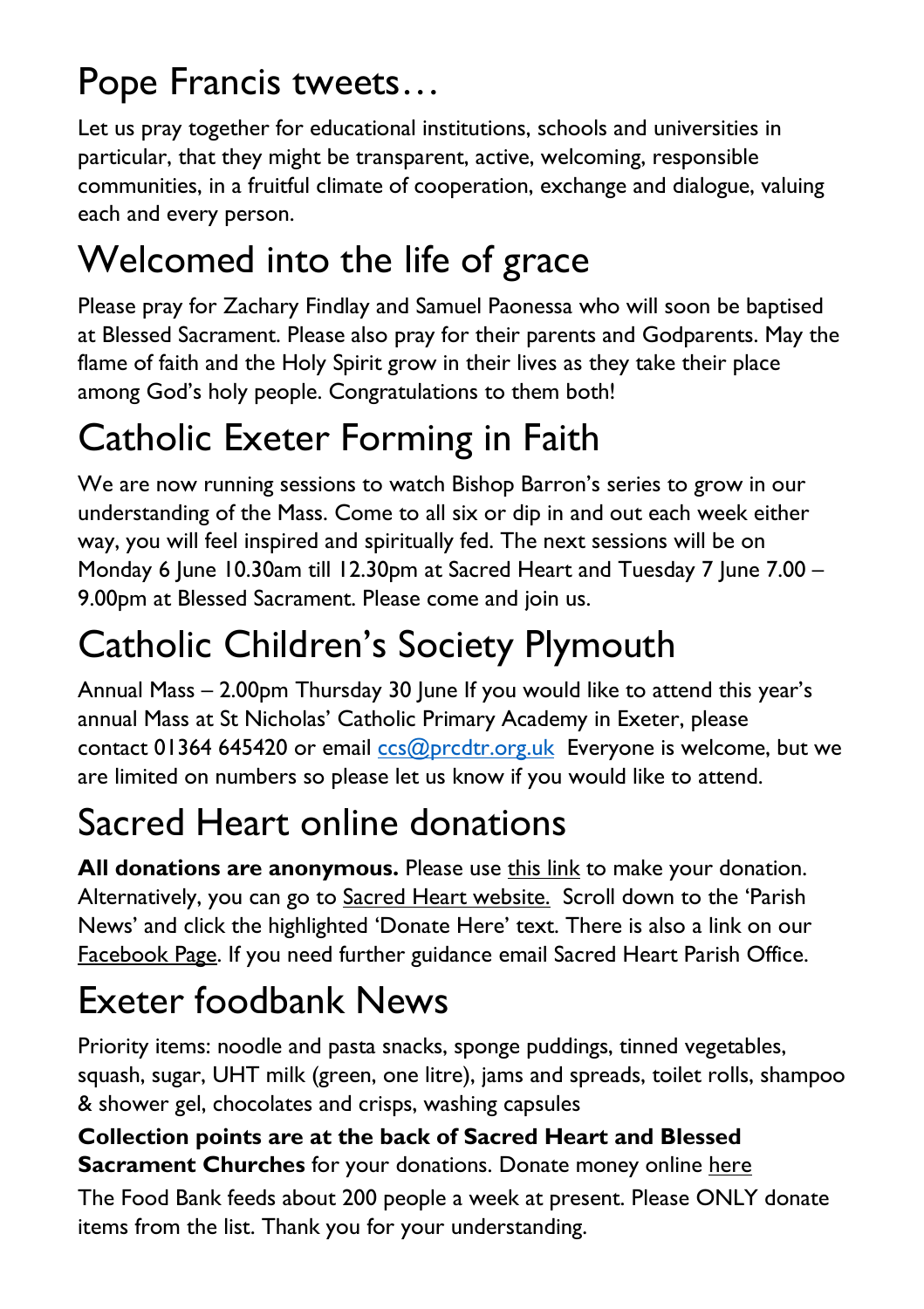## We pray for…

All those who are sitting exams at this time; to keep their mind alert and memory sharp, to calm their nerves and to help them concentrate. May they be successful and do their best.

## St Nick's News

St Nicholas School have a vacancy for a Foundation Governor. This is a voluntary post, appointed by the Bishop and is initially for a 4 year term. The time commitment would be one meeting per half term (6 per year), usually from 6pm on a Wednesday, plus at least one visit to school per term to support school improvement or to attend school activities. To find out more about this role please contact Mrs Brocksom, Clerk to Governors [\(abrocksom@stncs.uk\)](mailto:abrocksom@stncs.uk).

## Devon County Show - Volunteers Needed

Churches of Devon has a stand at the Devon County Show on Thursday 30 June, Friday 1 and Saturday 2 July. The stand offers visitors hospitality including free refreshments and a peaceful prayerful haven amongst the hustle and bustle. However, we need help to keep this facility available at this year's show.

**Are you able to volunteer?** Help is needed to man the refreshment area for one of the two days Thursday 30 June or Friday 1 July. This involves serving hot and cold drinks and cake and doing the work associated with it: washing up etc. If you are able to help please contact Frances Canning on 01392 209542 or email francesandedward@blueyonder.co.uk giving your name and a contact number and stating on which of the days you would prefer to help or would be available, Please contact her by Sunday 29 May.

#### CAFOD's Diocesan Fix the Food System

Join CAFOD's Diocesan *Fix the Food System* Online Meeting on 14 June at 6.00pm The global food system is broken. There's enough food to feed everyone in the world, but, even before the invasion of Ukraine, 800 million people were hungry each day. Now following the Ukraine conflict many more will be pushed into hunger. The way we produce and distribute our food is driving many into poverty and creates a third of all of the global greenhouse gases that are put into our atmosphere each year! All is not lost, we can fix this broken system!

Join the CAFOD Plymouth Team online with CAFOD's Head of Campaigns, Andrea Speranza, on 14 June to learn more about how we can *Fix the Food System* and CAFOD's new campaign.

To register to join the Zoom meeting please email: [plymouth@cafod.org.uk](mailto:plymouth@cafod.org.uk)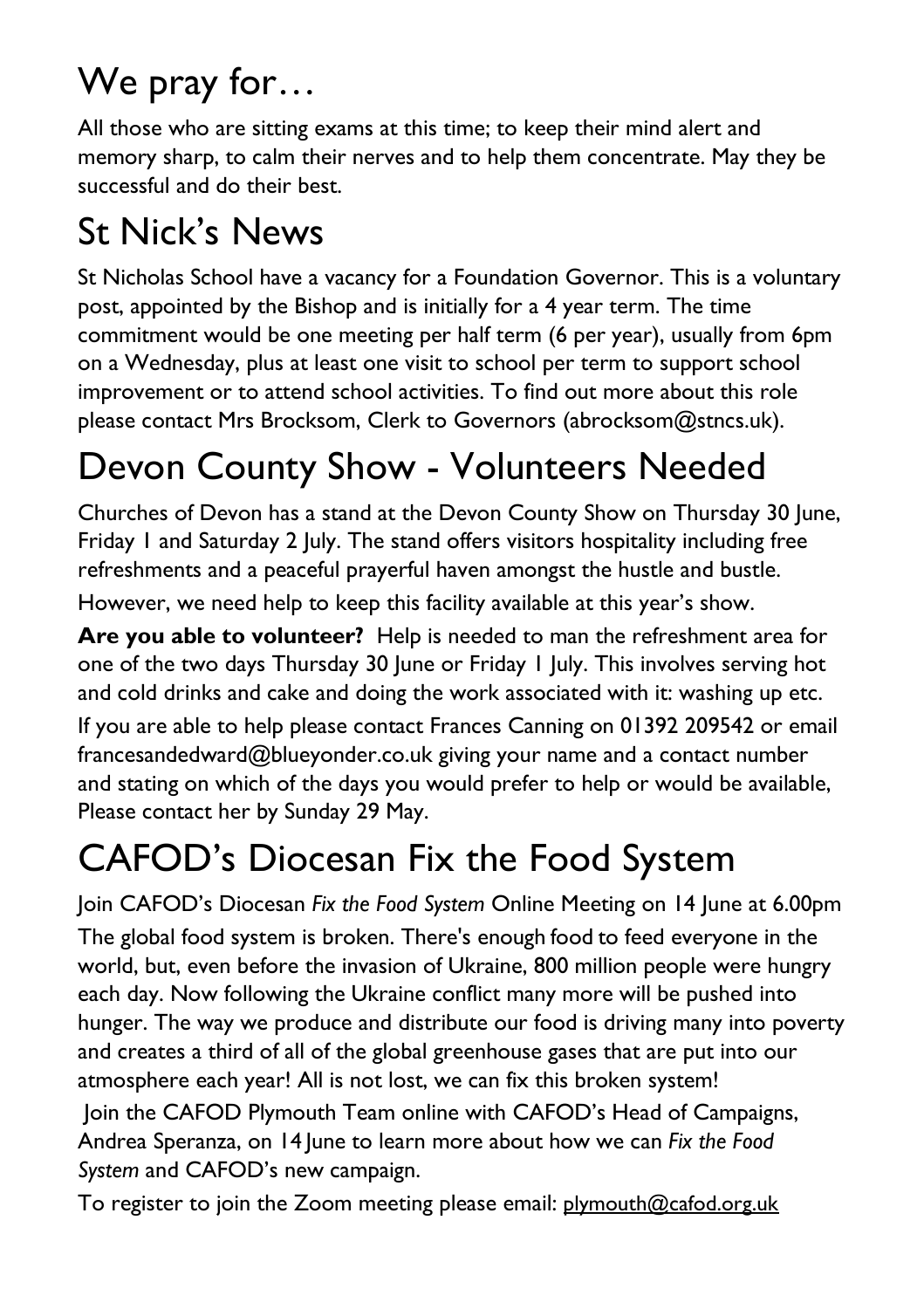# THE WORD

#### Sunday 29 May 7*th Sunday of Easter*

First Reading – Acts 7:55-60 *I can see the Son of Man standing at the right hand of God.* Psalm Response: *The Lord is king, most high above all the earth* Second Reading – Apocalypse 22:12-14.16-17.20. *Come, Lord Jesus!* Gospel – John 17:20-26. *May they be completely one.*

#### Sunday 5 June 7*th Pentecost Sunday*

First Reading – Acts 2:1-11 *They were filled with the Holy Spirit and began to speak.* Psalm Response: *Send forth your spirit, O Lord, and renew the face of the earth.* Second Reading – 1 Corninthians 12:3-7.12-13 *In the one Spirit we were all baptised* Gospel – John 20:19-23 *As the Father sent me, so am I sending you: receive the Holy Spirit*

#### Pentecost Sunday 5 June

As the Father sent me, so I am sending you: receive the Holy Spirit

Pentecost Sunday marks the completion of the Easter Season, and the completion of the Paschal Mystery: the Lord has died, is risen, has ascended to heaven and now gives birth to his Church, by sending the Spirit upon the apostles. This feast of the gift of the Spirit is so significant for us, because it marks the handing on of Jesus' ministry to the Church. In the Church we are guaranteed the presence of the Lord, in his sacraments, in his ministers, in the Blessed Sacrament and in his Celebrated Word. It also marks the fulfilment of our thoughts about baptism throughout this season: the gift of the Spirit which we receive in Confirmation is the 'seal' of our baptism, guaranteeing and confirming all that baptism achieves.

#### Pentecost Picnic at Blessed Sacrament

On the birthday of the Church you are invited to share a picnic lunch in the garden of the St Richard Reynolds Centre. We will gather after the 10.45am Mass, weather permitting. Tea, coffee and squash will be provided. All welcome.